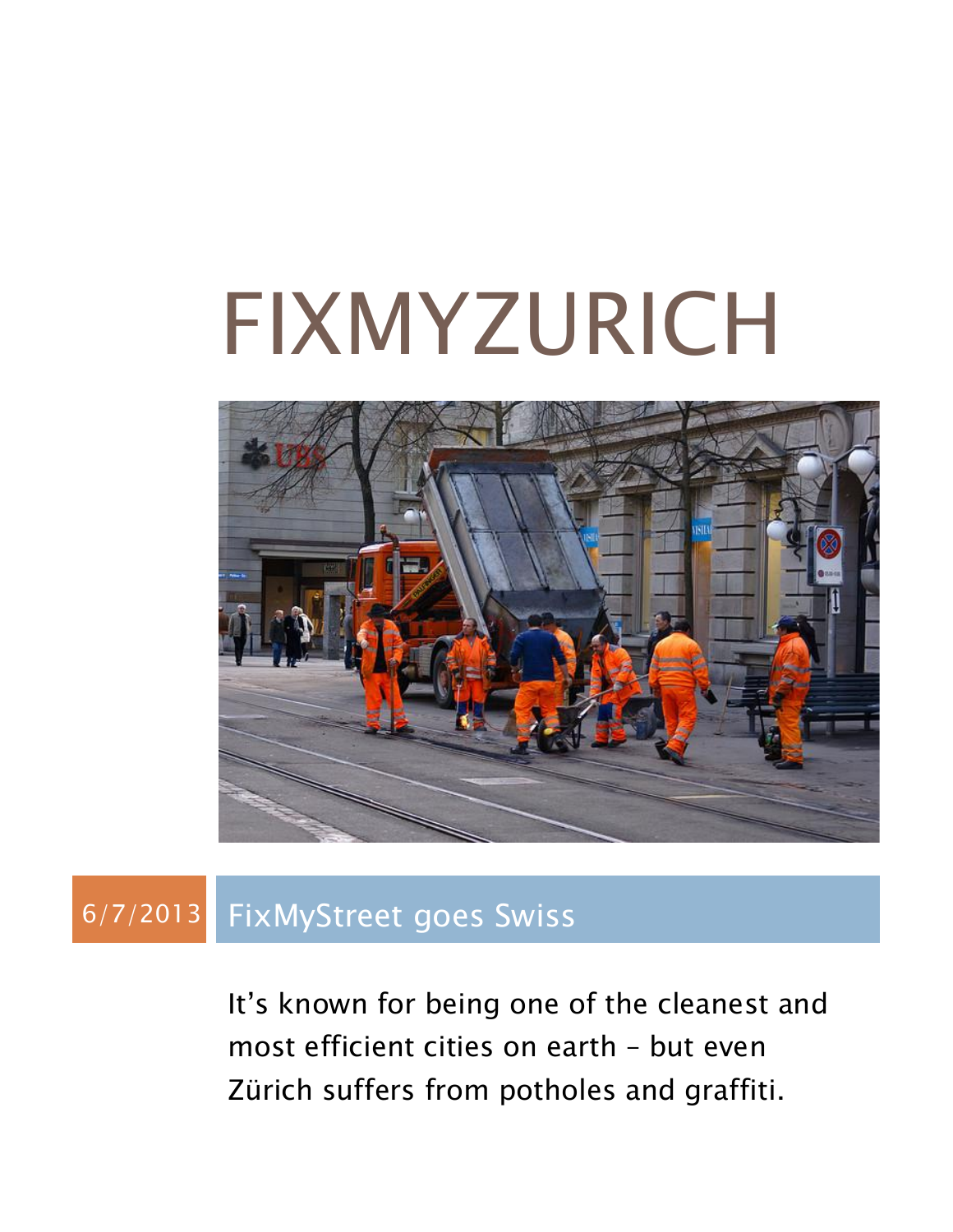Zürich's residents can now report infrastructure faults via their city council's own dedicated installation of the FixMyStreet platform: **[Züri wie neu](https://www.zueriwieneu.ch/)**, which translates as 'Zürich: Good As New'.

For Zürich, it's a new online channel for its infrastructure reports. Meanwhile, for mySociety it's further proof that our platform can be adapted to any jurisdiction, language, and geography.

We spoke to GIS Project Managers Tobias Brunner and André Graf about the process of installation, and whether or not the launch has been a success.

**More about FixMyStreet for Councils:** www.mysociety.org/services/fixmystreetfor-councils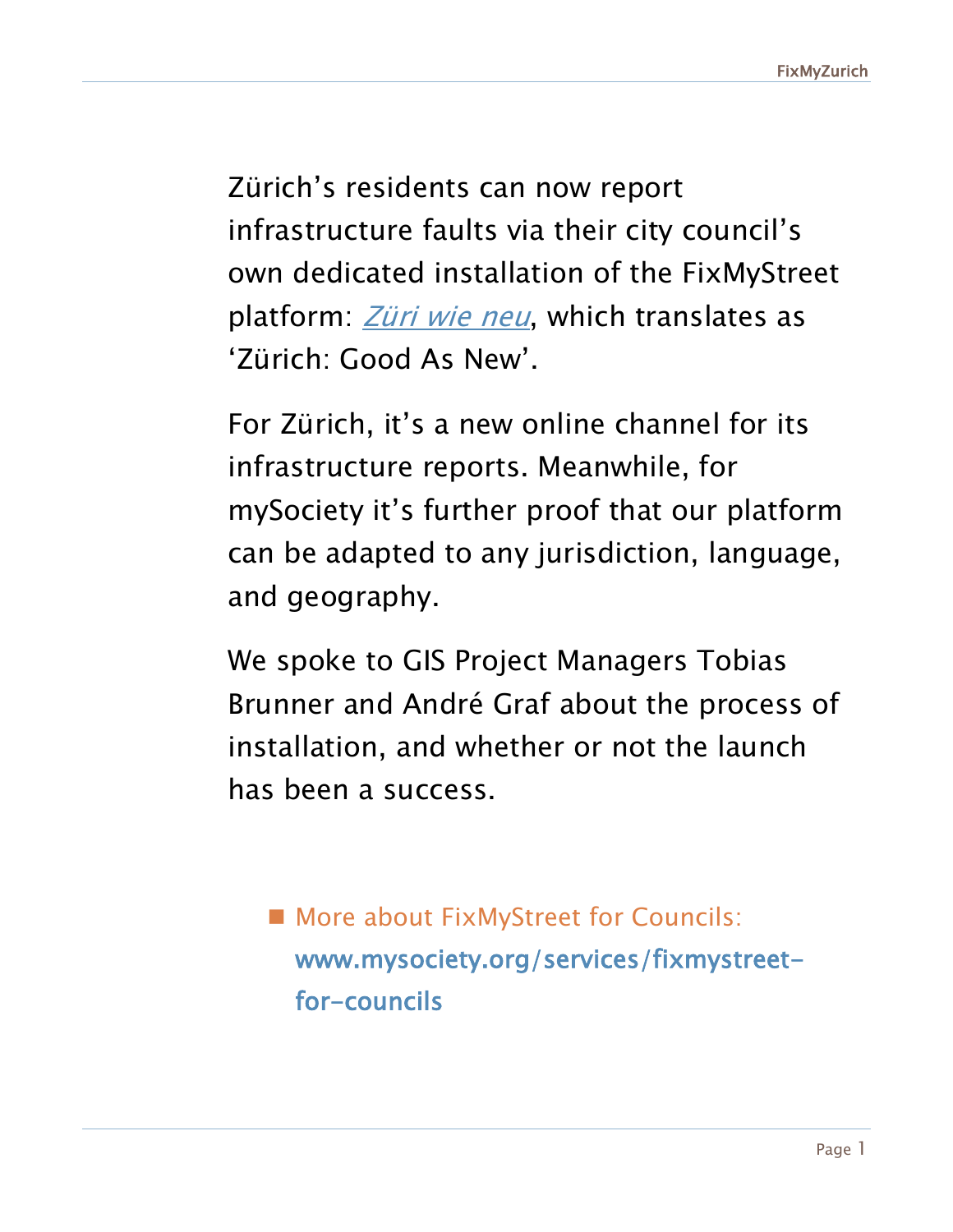## FixMyZurich

FIXMYSTREET GOES SWISS

#### How it all began

"The project came about as the result of a government competition," explains Tobias. "Through the eZürich vision, they solicited ideas that would help the city use ICT (Information and Communications Technology).

"FixMyZürich, as the idea was initially presented, was one of the top three suggestions. It clearly matched the competition's stated aims of increasing transparency and modernising communication channels. Plus there was a strong likelihood that it would also increase civic participation and improve the image of the council – wins all round."

But Switzerland has a reputation throughout the world for being spotless and efficient – and could Zürich, which ranks second in the world for high standard of living, really have any problems to report?

There was definitely a fear that the service would barely be used. Only after launch would they see whether that fear was justified. Why FixMyStreet?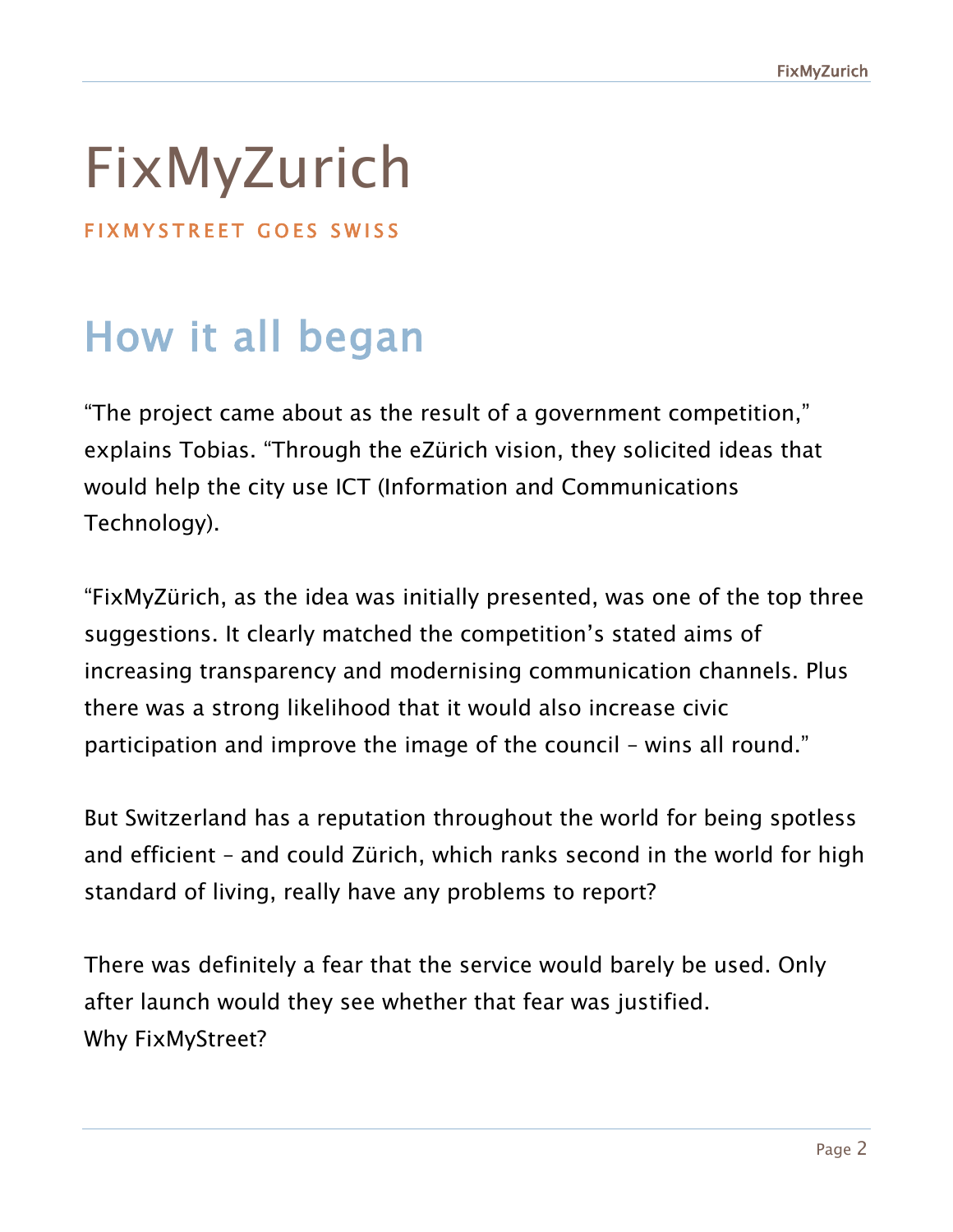Prior to this, Zürich didn't have an online channel for infrastructure fault reporting: citizens had to use phone, email, or even fax if they wanted to tell the council about a problem in their community. So it was high time for modernisation. eZürich's winning entry had mentioned the UK platform FixMyStreet, and so Zürich was well aware of mySociety's custom software.

They assessed other systems. But a number of factors led to the decision to go with FixMyStreet, rather than either buying a different option, or building a system themselves.

Firstly, says Tobias, "It's simple! And after the design revamp, it looks stunning." And then, "mySociety was able to adapt the software to our specific needs, which is very customer-friendly." And finally, "mySociety has a lot of experience in the field, which also persuaded senior council decision-makers."

#### Adapting to Zürich's needs

To complicate matters, each department had its own incident management system – and in fact they still do. In order to get the pilot scheme up and running, Züri wie neu has had to be a standalone system,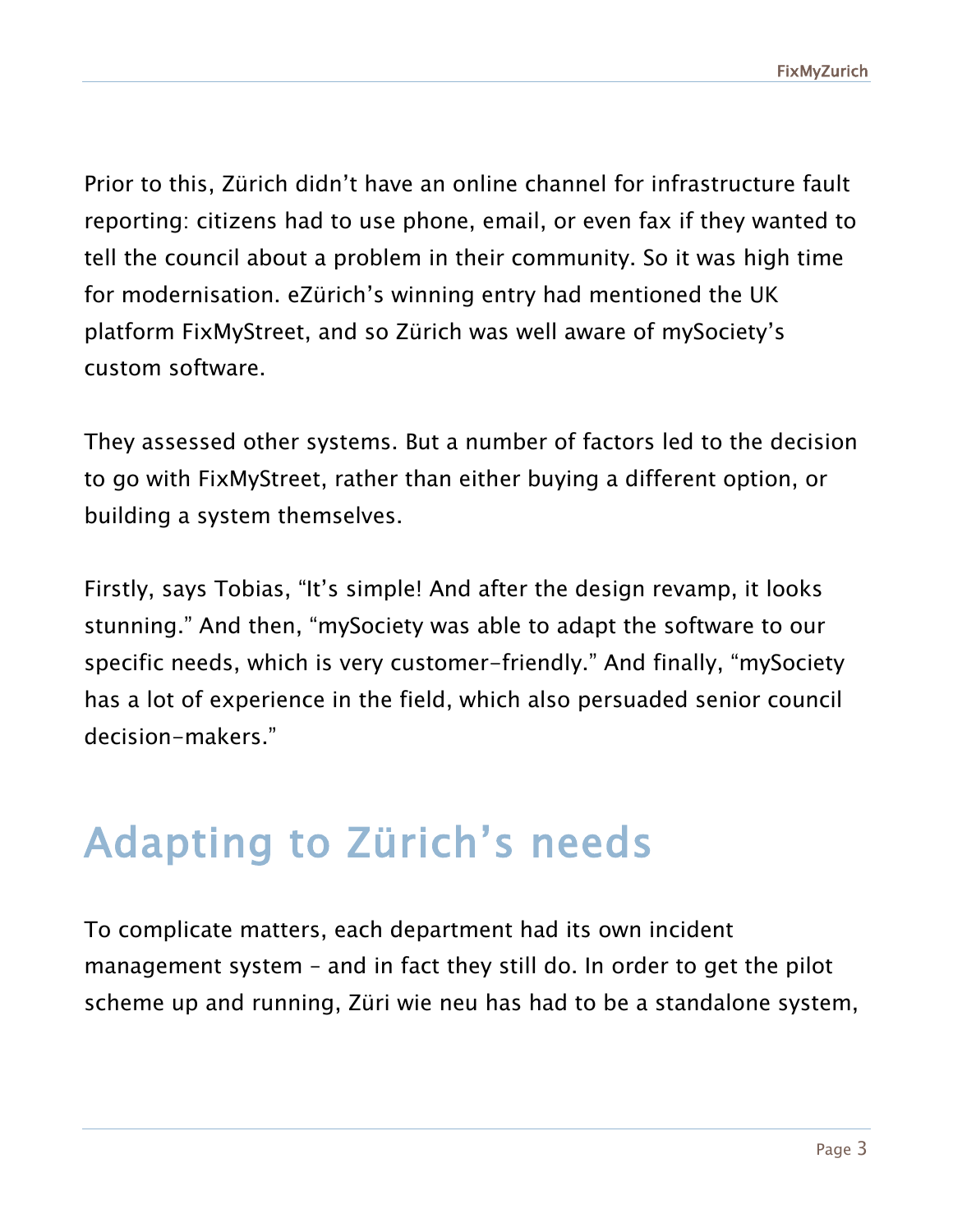although eventually the dots will be connected and a unified system will be introduced.



Anyone familiar with the original version of FixMyStreet will immediately notice one big difference with Züri wie neu – the maps. They're satellite, unlike the Ordnance Survey maps that our UK users know and love.

"People are used to Google Maps," says Tobias. "We have nice orthophotos [aerial photographs that are geometrically corrected to show uniform distances]. This way, people can view more details, like trees or landmarks, and therefore will hopefully be able to better locate their problem".

There are less obvious differences, too. For example, users of the original UK FixMyStreet are required to confirm their reports by clicking on an email link. In Zürich, not so. In fact, all reports are verified on the council side: "We didn't want to let any reports slip by!" That's admirable commitment.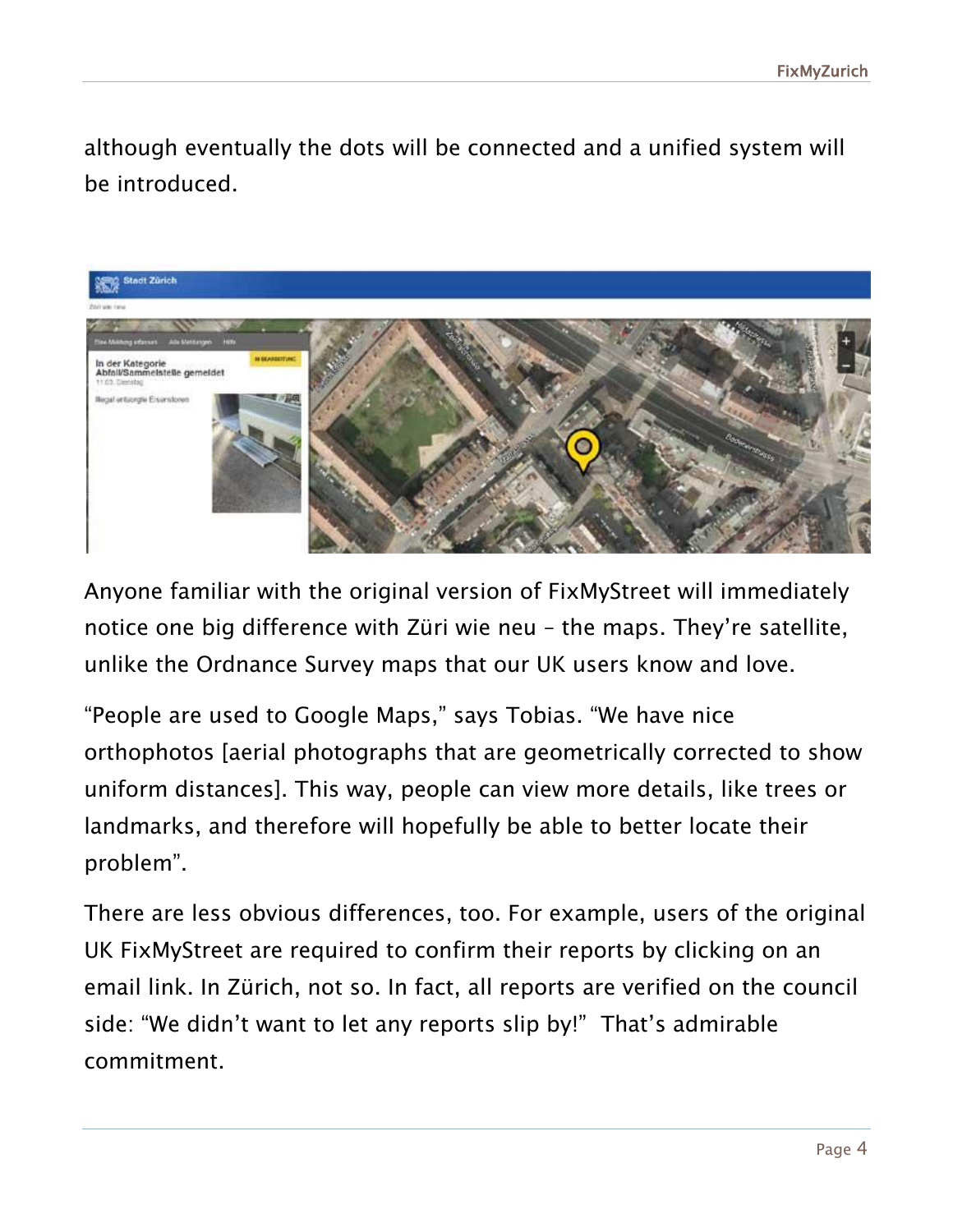#### Installation

With mySociety in one country, and our clients in another, there was always going to be a degree of collaboration from a distance. For mySociety, this isn't so unusual: many of us work from home habitually, and we have all the tools in place for co-coding, shared documentation, and instant communication.

All the same, there were several additional keys to making sure the process went smoothly:

"A lot of email contact and feedback. Feedback from mySociety was really swift – way faster than what we're used to from Swiss companies!"

And it was invaluable that there were two face to face meetings at crucial points in the development process. Here's how it went, according to Tobias:

"First, a lot of talk with council members and other responsible people. Then, even more talks!"

"After that, we provided firm requirements for mySociety to implement. There was a lot of testing throughout. And we provided detailed feedback to mySociety about each implementation sprint."

The process was not entirely without challenges: for example, we needed to build the accompanying app from scratch, which of course added to development time. And Tobias reckons that another face to face meeting would have been useful, especially as regards the app.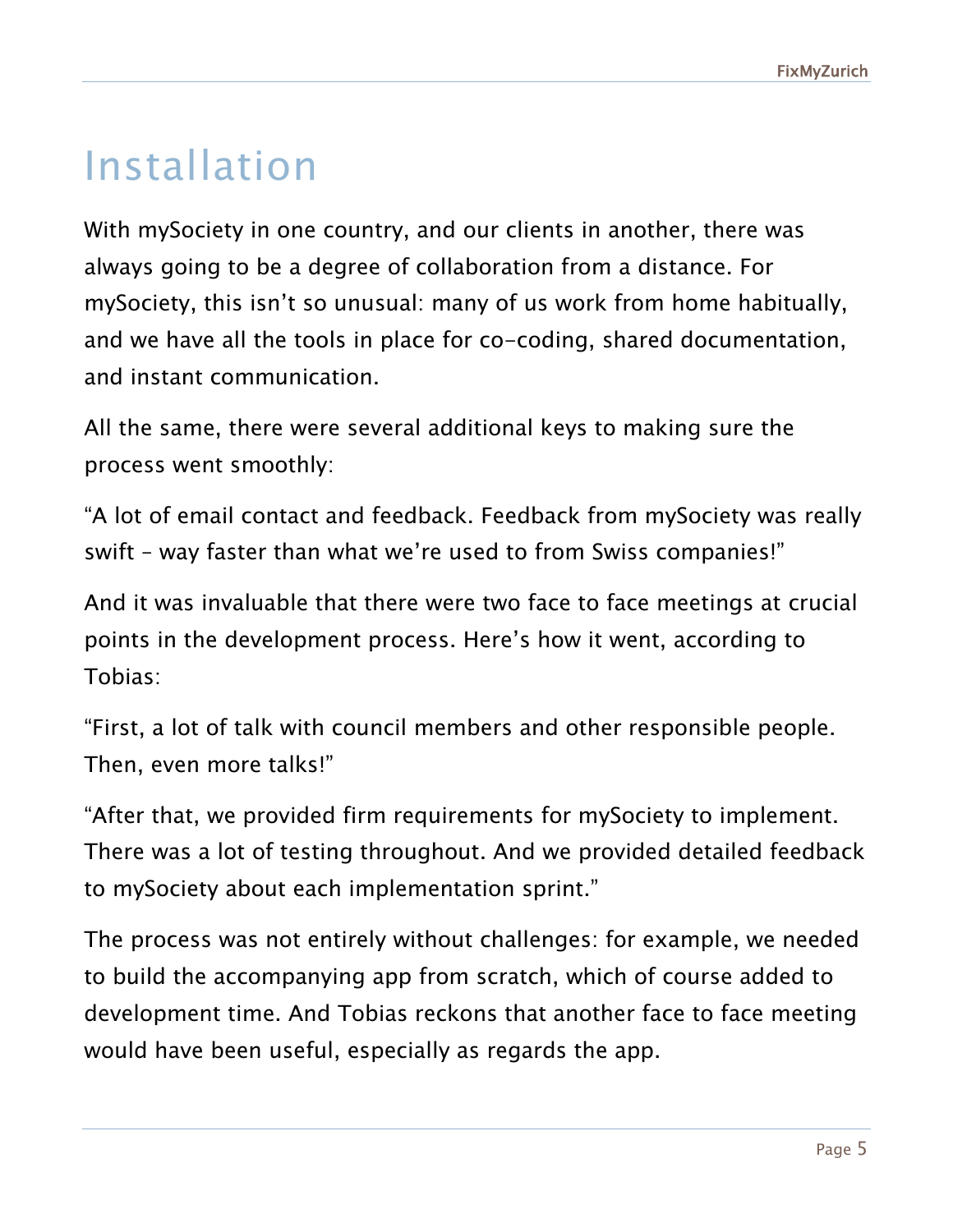#### Launch

Züri wie neu attracted a real blaze of publicity – clearly, this was an idea whose time had come in Switzerland.

"The media went crazy. Every newspaper in Zürich reported the story. Even European television picked it up. Even now, a month after the launch, the media is still covering us".

#### Results

Of course, the outcomes are the important part. We saw at the beginning that Zürich's main aim was to increase transparency and modernise communication channels. We are sure that all councils are also keen to cut costs and increase efficiency.

In the first month after launch, there were 600-900 reports. Zürich's population is approximately 400,000: comparable to Reading in the UK, and somewhere between Leicester and Bristol. Zürich's report rate is way in excess of what we see in any of those cities – but it's early days for this project, and we expect the number of reports to settle down somewhat as the launch publicity subsides.

It's interesting to hear that Tobias and André reckon the users of the website are 'new customers' – people who never would have been in touch before. You can argue whether that creates extra work, or increases efficiency as more faults are reported that would never previously have been fixed.